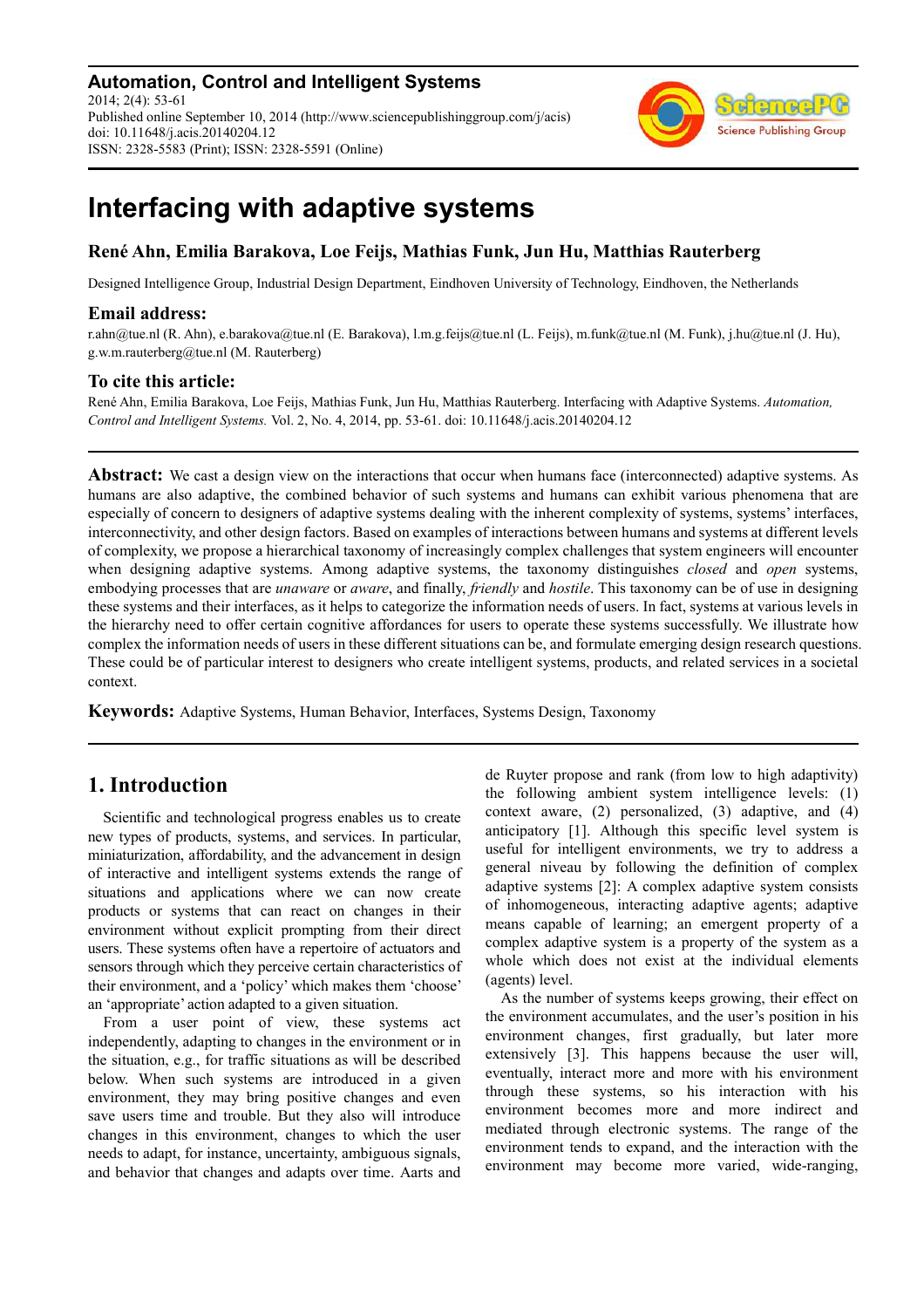sophisticated, and extensive, but also more incomprehensible, ambiguous, conditional, complex, and artificial.

We assume that there are clear trends to be observed here. and that designers should investigate these trends closely to achieve a better fundamental understanding of the various trade-offs and design issues that play a role in them. We can see that there are specific problems resulting from these trends, problems that users are currently already facing [4]. Clearly, these problems relate to new design decisions that need a novel framework of thinking which can result from a careful analysis [5].

# **2. Interaction Patterns and Societal Trends in Technological Realities**

As humans, we find ourselves involved in complicated causal chains of interaction, where we juggle a large number of external demands and internal objectives. Furthermore, these causal chains are shaped by the distribution of power and the exertion of social pressure. Therefore, this network is seemingly becoming increasingly large, fast, dense, and sophisticated.

Naturally, as social creatures, humans have always been a part of a large network of interactions [6]. Accordingly, our societies have already developed cultural conventions, as well as legal rules that supported our functioning within these networks. However, many of the regulating features that have been developed and which are currently embedded in our habits, institutions, laws and culture, have all evolved under circumstances that may now no longer be warranted. The existing culture, institutions, and laws are still largely based on certain outdated assumptions about the flows of information in the aforementioned causal chains of interaction: Firstly, interaction patterns are still assumed to work at a human pace. This reflects the historical fact that changes in the causal networks surrounding us were largely driven by humans. Secondly, the topology of the causal network was considered to be more or less static or only subject to very slow changes [7]. This reflects the historical fact that the creation of connections in the causal network was costly, labor intensive, and time consuming. Thirdly, our culture still assumes that the timeliness, cost, and frequency of interactions largely depend on proximity, which is indeed still dominant in face-to-face interaction. This reflects the fact that most interactions were direct physical and mechanical interactions, e.g., pushing buttons on the dashboard of a car or operating a screwdriver, and these interactions were therefore clearly localized. Fourthly, another assumption that may have been valid for most civil interactions throughout history, but which is now no longer warranted, is the explicit presence or absence of anonymity, the reciprocity or symmetry (at least in terms of available information) in certain types of interactions between different parties. Finally, our assumptions are still limited to expecting contradictions, ambiguity, and uncertainty in

human counterparts of interaction [8]. This is and will be changing drastically: complex intelligent devices, systems of such (remote) devices, and services will involve more uncertainty than ever before [9]. They will operate on more uncertainty, but also create more uncertainty themselves. A good example are automatic stock trading agents, which utilize limited models about the behavior of the market, and by trading, they let the market slowly deviate from the models as they exploit the model with tailored heuristics.

We ought to explain why we think this matters to designers and system engineers [10] [11]. Whereas Industrial Design, until recently, used to be about form giving, efficient manufacturing, product aesthetics, and ergonomics, nowadays it encompasses much more [12]: first, classical products such as coffeemakers and shavers have embedded electronics, so industrial designers also had to take responsibility for the behavior of the embedded software. Then all similar products, and of course also mobile phones and televisions etc., became Internet enabled. So now they are part of complex socio-technical systems and the designers are co-responsible for the efficiency, the trust, and the aesthetics of the interaction with these systems [13]. Consequently, the interactions and considerations addressed in this paper are of utmost importance to the design community [7].

As designers, we now need to acknowledge that many of the basic circumstances that shape human-product interactions are changing rapidly. Our design practice has not yet been adapted to these changes, and we need to make a conscious effort to avoid the threats that these developments may pose and grasp the opportunities that they may offer [14]. To identify these more clearly, we need to thoroughly study how adaptive systems present themselves from a human viewpoint, and how human users deal with such systems, either by operating on the assumptions of causality, or by finding new strategies to cope with the inherent uncertainty of adaptive systems [4].

# **3. The Human Point of View in Design**

As the result of actions always lies in the future, purposeful human action is ultimately rooted in expectations [15]. More precisely speaking, what often motivates human action is some change that is (consciously or unconsciously; see [16]) expected as a result of this action. Actions are motivated by the likely changes in the environment that are expected as a result of these actions [17]. The expectations that humans have are dependent on their ideas, reflexes, skills, prejudice, and knowledge as well as on their current assessment of the given situation [18].

Human environments are extremely complex, and stretch far beyond human mental capacities, so humans are never able to fully predict the consequences of their actions [5]. Yet, in many natural situations, in which humans are competent, they are capable of predicting quite adequately how their actions can affect a certain environment. They understand which aspects of an environment tend to remain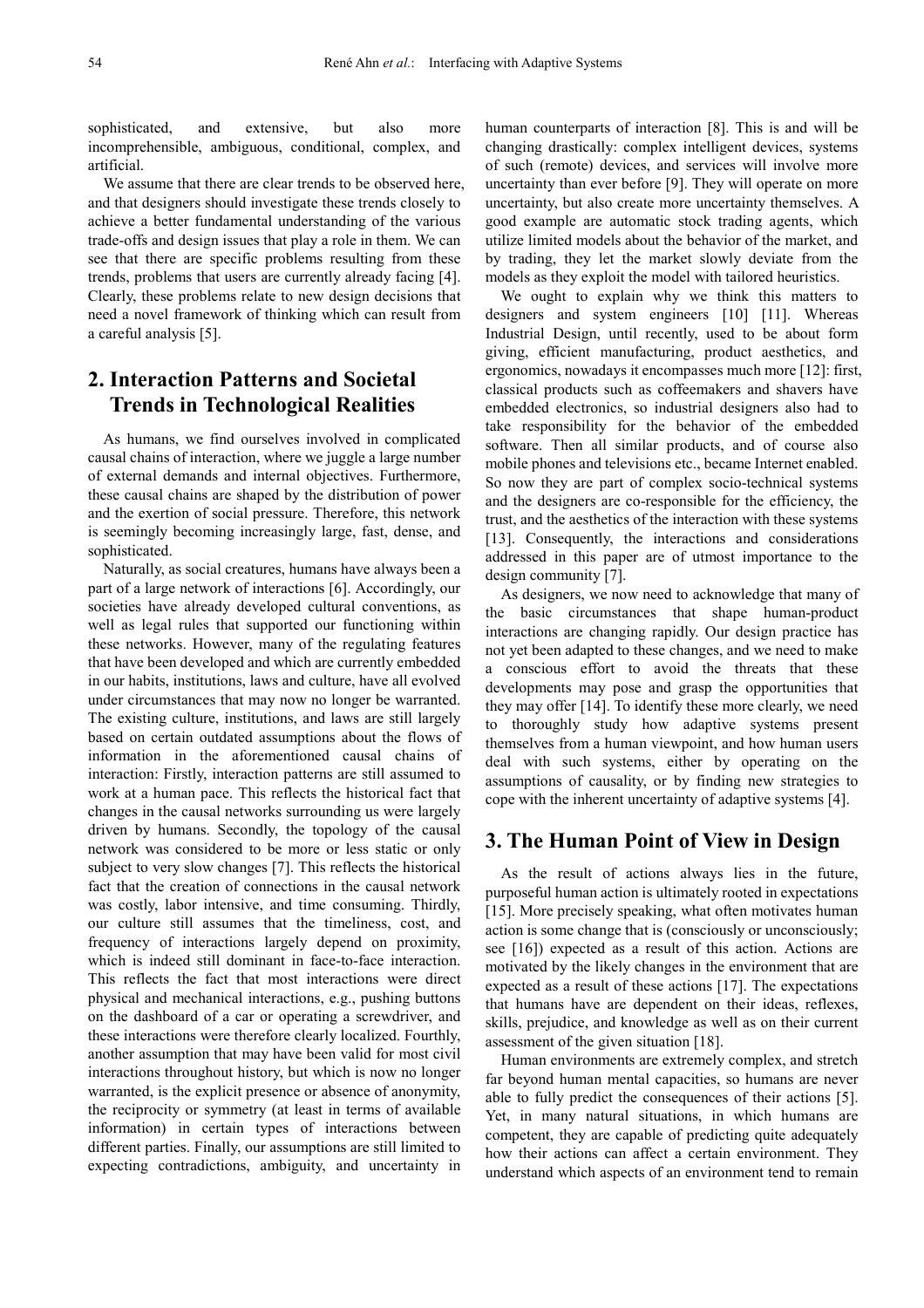static, and which will change as a result of their direct actions. But that is not all. They are also able to foresee (and deal with) the various spontaneous changes that may arise in the different elements of a given environment. So, as a rule, humans cannot only estimate the potential of their own actions in a given situation, but can also anticipate to a certain extent the spontaneous changes that may happen in various elements of their environment. Humans can have quite detailed expectations about the behavior of their environment, and they may also understand how various independent actors in their environment are interconnected and can influence each other.

For instance, an experienced cook that prepares various dishes simultaneously does not only know that dishes and spoons will remain where he puts them, but he will be able to foresee when to turn the meat or stir the sauce in order to keep it from burning, he knows how to initialize and control the many variables that determine the end result, and may know special tricks that enable him to deal with exceptions: He knows when to add a drop of water to save the mayonnaise. What is crucial for his competence is that he has reliable expectations about the current state of the system 'kitchen' and about the way in which different aspects of the system will evolve, and that he knows where and when to inspect the system to track its development. Last but not least he also knows how to intervene in order to steer the system in the desired direction and to avoid unwanted outcomes.

So, humans are able to predict where spontaneous (i.e. unprovoked) changes in their environment may occur, and how these events can influence the systems the user is currently interacting with. Humans know which elements in the environment they need to (consciously or subconsciously) monitor to manage changes or to react to them. Thus, in the following we will abstract from humans in more theoretical terms as smart adaptive controllers or responders with a limited foresight [19] [20].

To better understand how the human ability to take care of (complex) situations based on limited foresight may be affected (and perhaps even challenged) by some of the trends that we have identified, we will consult a model that can describe a human that 'takes care' of a *situation*, i.e., a system within an environment. Such a *control situation* is an environment with actors and products, in which a control task takes place [21]. This definition holds for more traditional 'static' systems as well as for adaptive systems. Such systems are specializations of control situations. The model is inspired by control theory and cybernetics and reframes control theory for 'systems in contexts' (see for 'context' [22]). In this discipline, 'taking care' of a control situation is described as a 'control task'. The following short excursion into cybernetics will help us understand why different control situations lead to different types of control tasks which may be more or less challenging to humans, and it may also help us to identify the designable aspects of a control situation that may make these tasks more or less demanding.

#### *3.1. Human Control as a Cybernetic Task*

The field of Cybernetics (from the Greek word κυβερνητική [kyverni̱tikí̱ = "government"]) casts a structured view on control tasks [23]. The essence of a control task is that a 'controller' (for instance a human) who performs actions (provides inputs) that keep 'essential variables' of those objects and processes (the system within its environment) that matter to the controller (which may include the controller itself) within desired bounds. The controller protects or shields these variables from the possible influences of external disturbances: "In general, then, an essential feature of the good regulator is that it blocks the flow of variety from disturbances to essential variables" [23, p. 201]. A well-known classical example is the temperature controller in a room: when the (variable) temperature becomes too low, the heater is switched on. When too high, the heater is switched off. When there is a cold wind blowing from outside, that's an external disturbance. In the rest of this paper we focus on one control task chosen for practical reasons: *driving a car*. This example allows us to illustrate a number of important points of increasing complexity. At the same time we assume most readers are familiar with what it means to drive a car. An example for a user who is interacting with processes involving essential variables that need to be regulated is a person actually driving a car. We can assume that the driving process which involves interactions between the car, the driver, and the environment, is characterized by some state that is changing over time. To drive successfully, the driver needs to undertake many actions, which influence how the state of the process changes over time. These actions, the inputs from the driver (controller) to the process, need to ascertain that essential variables like distances, (relative) velocities, fuel level, engine temperature, or even his own fatigue remain within certain limits.

Such a control process can be modeled as an optimization process. We can assume that the driver tries to minimize some 'error' quantity that can be calculated from the values of certain essential variables. It is important for the driver to keep this error within certain bounds. The driver needs to keep the system state within a 'safe' region. If the driver is not able to do this, an accident may occur.

How the state of the process develops over time does not only depend on the inputs that the controller provides. There will also be external factors that influence the time development of the process. From the viewpoint of the controller these 'external' inputs constitute disturbances over which he has no direct control but for which s/he may have to compensate. In the example of driving a car, external inputs or 'disturbances' can be other drivers on the same road, animals, road conditions, weather conditions, the state of the brakes and the engine, etc. It is important to realize that the state of the process being controlled may not always be completely observable to the controller. Only certain aspects of that process may be observable. The collection of these aspects constitutes a certain (limited) view of the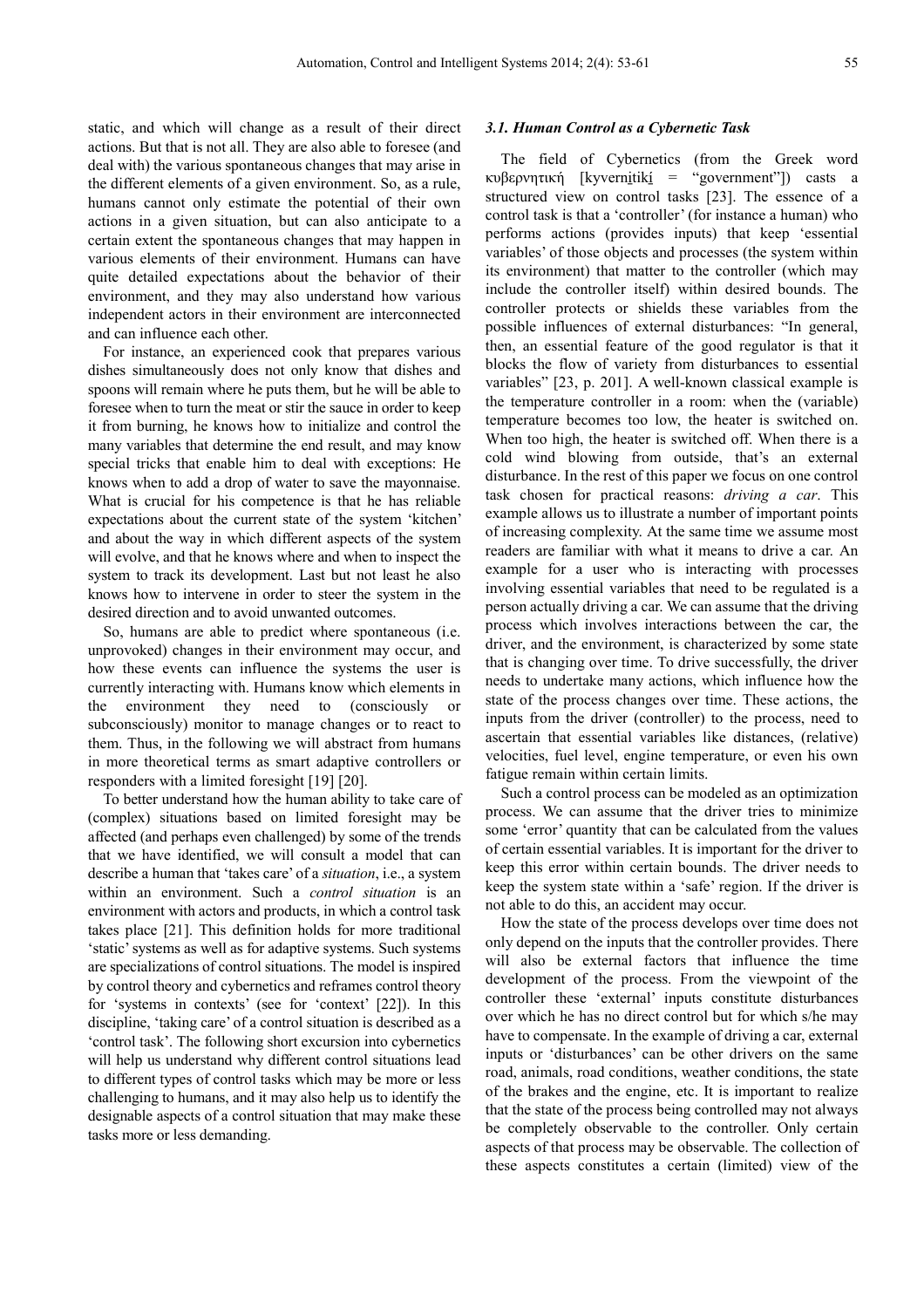controller on the process of interacting in the system.

The human now faces a 'control task'. This task consists of 'steering' the process through the manipulation of the inputs, based on the observations that the view on the process allows. Despite the external disturbances, the controller needs to keep the 'error' of the process within the prescribed bounds. The very simplest example of this notion of being 'within bounds' could be keeping the car on the road. Secondly, respecting the min/max speed limits and thirdly keeping a safe distance from obstacles, but other types of bounds, not just literal bounds, are included as well.

The multitude of different influencing factors of a control task needs to be defined structurally. Figure 1 shows a special control situation, namely an adaptive system, consisting of one User A, the process to be controlled, other users (User B and C), and the environment. Embedded in the adaptive system are control tasks, which express the dynamics of the control situation, not just between primary user and process, but also between other users or the environment and the process. Finally, the process state is depicted as being a floating 'dot' that needs to be maintained in a 'safe region' to keep the process and potentially the entire adaptive system alive, by preventing fatal states.

Note that while the human user and the control task are depicted here 'outside' the controlled process, it can and will often be subjected to the consequences of its own control even inside the process. This is definitely the case, for instance, for a user driving a car.



*Figure 1. Adaptive system (control situation) involving a control task for a human user: providing the right input for a process via an interface to steer the entire control situation (process and other users within an environment) such that the process state is kept within the safe region.* 



*Figure 2. Different points of view on a user-product system in a control situation; the designer determines how User A perceives other communicating Users B and C 'through' the product.* 

#### *3.2. A First Person View*

When discussing control tasks related to a specific process we have to take different points of view of different users on the process into account: to one user, for instance, the partially autonomous reactions of the process may appear hostile, or confusing, while another user may experience the process' behavior as appropriate or exactly as expected [24]. Designers of such a process need to adopt the various relevant potential views of key stakeholders or users to design a process that makes sense to them.

In the following, a taxonomy of steering tasks is presented, where a first-person-view from a controller, i.e. a user, to the process and its environment including other users (in total: a control situation) is presupposed as the relevant perspective to classify the steering-task. This presupposition (that tasks are classified as to how they appear from a first-person perspective) is essential, because we want to base design conclusions on our (rather abstract) taxonomy. Figure 2 illustrates this presupposition in the context of a product such as a car in traffic. From the controller's (User A) point of view, not only the physical product is targeted by her steering task, but rather a whole control situation that combines the car (product), the road, signaling, weather (environment), and other users within the same environment. The same holds for all the other users in the control situation respectively. What might be experienced as product behavior can actually be a result of other users' actions rather than truly autonomous behavior of the product.

This is the control situation model, which shall be used in the following to outline important design challenges. The model describes a control situation structurally (cf. Figure 1), but also as a collection of first person views (cf. Figure 2). Understanding an adaptive interaction setting as a connected system of users, process, and environment is a prerequisite of defining the task of designing such a system as a meta-steering task which needs to take all users' steering tasks and experiences (actions and perceptions) into account to create a meaningful and holistic user experience. A designer should be able to temporarily adopt or assume all first person views that can be identified in the system of connected users and products, and design accordingly. Referring to the running example of controlling cars, this would be about how to design a crossing and associated traffic light system that optimizes traffic flow and still prevents accidents as much as possible. The designer has to understand the needs and temptations of various drivers approaching the crossing from different entry points. For innovative products and related processes, this requires the designer to predict and foresee potential future user actions. The taxonomy of steering and control tasks, which we propose in the following, highlights essential distinctions that help to guide the design process.

# **4. Taxonomy of User's Control Tasks**

It is clear that control tasks that humans may encounter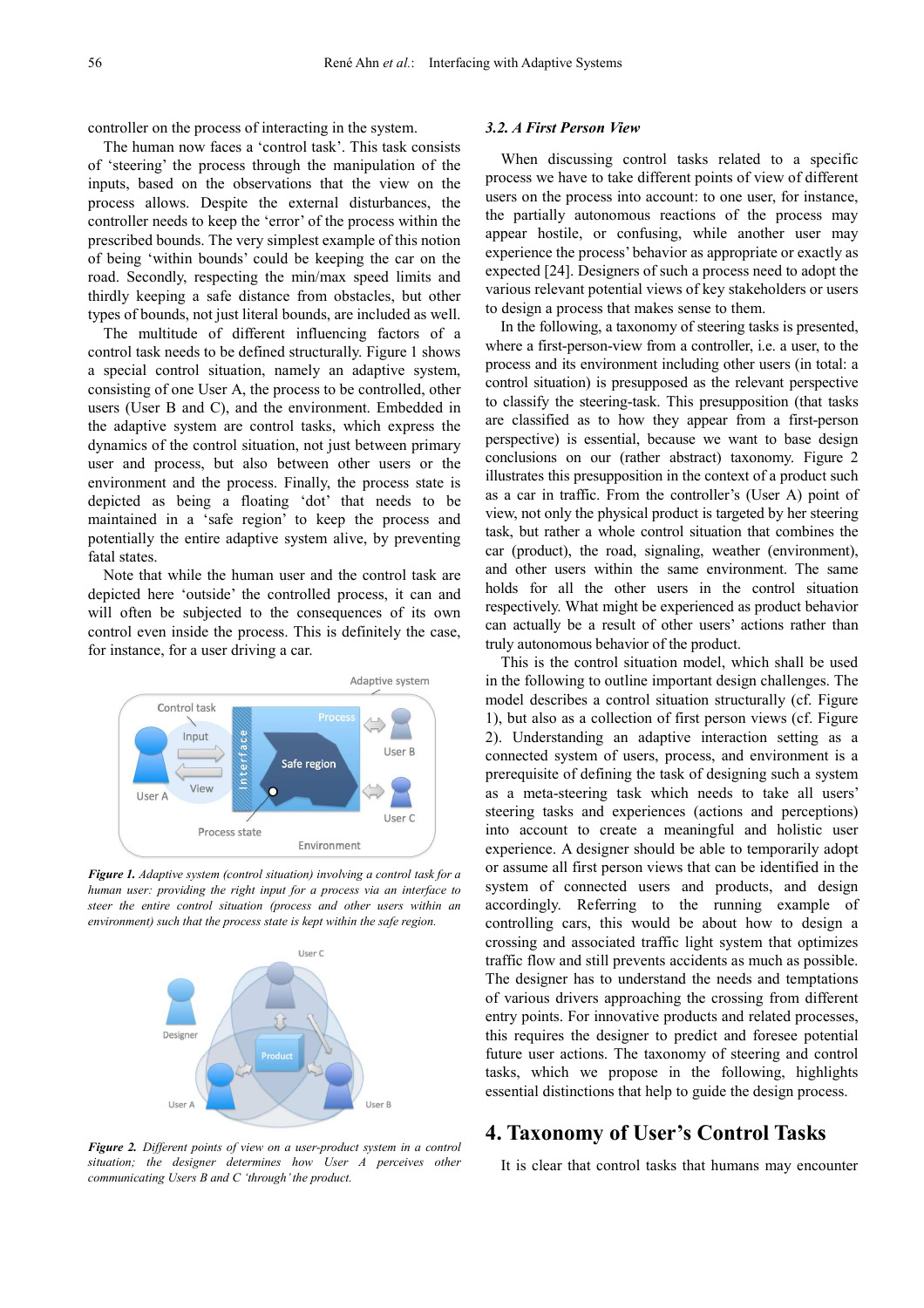can differ substantially in terms of complexity [25], and difficulty [26]. The *control situation model* described above helps us to examine and distinguish various relevant factors that may determine how challenging the control task is: apart from the complexity of the system state and its associated dynamics, we also need to consider the nature and extent of the external disturbances, together with the completeness of the view of the *controller*, and also the tolerances on the errors which are permitted. In this section we will provide arguments to distinguish different types of control tasks. Based on these distinctions we create a taxonomy that can serve as a useful characterization of the main types of control tasks that humans will encounter in future ambient and smart environments. The taxonomy is presented in Figure 3 and its details will be explained below.

When the user perceives an adaptive counterpart (the process), the first distinction we make is between *isolated* and *open* systems. This distinction is based on the nature of the external disturbances that may jolt the process, or even the entire system. If the external disturbances to a process are so weak and predictable that their effects can always still be corrected after they have occurred (the 'cared for' process state can always be brought back into the safe region after a disturbance), then it follows that the control task can always be performed based on a view that is limited to the process itself. The entire system can effectively be monitored in isolation, and control can be based on a process view, which is completely unaware of all other events taking place in the environment.

However, if some external disturbances may actually be fatal, in the sense that it cannot be avoided that the process state leaves the safe region (cf. Figure 1) after such a disturbance has occurred, it is necessary to prevent these disturbances from affecting the process in the first place.

For these kinds of systems, the user cannot rely on actions that are solely determined by the view on the process. Once a potentially fatal disturbance has compromised the process, it may be fatally derailed, and it may already be too late to avoid system failure. Instead, the user needs to predict the external disturbance and its effect on the process state. The user's view on the environment of the process is crucial here: He needs to be able to adopt a view that extends beyond the state of the process to be controlled, and he must consider other aspects of the environment, which therefore influence his actions. We can thus formulate the following distinction between *isolated* and *open* systems (see Table 1).

To illustrate the distinction between these two different types of control tasks through concrete examples, we look at a user driving and navigating a car through traffic scenario. One of the tasks the user is facing is to keep the car at the desired speed; we can call this cruise control. Cruise control is an isolated control task as it regulates the speed of the car by taking the desired speed given by the driver as the reference value, the current speed as a sensor input and using this input to adapt the speed by accelerating the engine or braking. The task can be executed based on a

limited system view, therefore it can, at least in this case, also be easily automated (i.e., modern cars with cruise control).



*Figure 3. A hierarchical taxonomy of product or process classes is shown with which a user can interact within a control situation. This hierarchy describes the encountered control situations from a first person view of a single user; not shown are other users or the surrounding environment, however, they might be represented indirectly by the product's reactions on their control processes.* 

But, when navigating in traffic, there can also be external disturbances that are fatal; one needs to avoid collisions with obstacles and other cars. Avoiding the obstacles is a task that cannot be executed from an isolated system view. So, in this case we then deal with 'open' control tasks, where we need to monitor various other aspects of the environment to keep the system on track on the safe region.

*Table 1. Distinction between isolated and open systems* 

| 'Isolated' or 'bounded' system |                            | 'Open' system |                                     |
|--------------------------------|----------------------------|---------------|-------------------------------------|
|                                | Controllable from isolated |               | Environment view;                   |
|                                | system view;               | $\bullet$     | Unpredictable behavior;             |
|                                | Predictable behavior;      | $\bullet$     | External disturbances can be        |
|                                | Disturbances non-fatal;    |               | fatal:                              |
|                                | Remediation possible;      |               | Prevention of disturbances          |
|                                | Disturbances compensated   |               | needed, <i>i.e.</i> developments in |
|                                | after they occurred.       |               | the system environment need         |
|                                |                            |               | to be anticipated and               |
|                                |                            |               | preventive action is needed.        |

*Table 2. Distinction between unaware and aware disrupting systems (counterparts)* 

| 'Unaware' Disruptor |                               | 'Aware' Disruptor            |  |
|---------------------|-------------------------------|------------------------------|--|
|                     | Disruptor is blind to user's  | Disruptor is aware of        |  |
|                     | input.                        | environment and may even     |  |
|                     | Prediction of disruptor's     | sense user's input.          |  |
|                     | actions is independent of our | Complex prediction,          |  |
|                     | own control actions.          | dependent on our own         |  |
|                     |                               | action, possibly Intentional |  |
|                     |                               | Stance $[15]$ .              |  |

*Table 3. Distinction between friendly and hostile (aware and disrupting) systems* 

| 'Friendly' system |                         |           | 'Hostile' system           |  |
|-------------------|-------------------------|-----------|----------------------------|--|
|                   | Cooperative, supportive |           | Challenging.               |  |
|                   | process;                |           | non-cooperative process;   |  |
|                   | Signals reliable;       | $\bullet$ | Signals may be unreliable; |  |
|                   | System wants to be      | $\bullet$ | System may/want to be      |  |
|                   | predictable.            |           | unpredictable.             |  |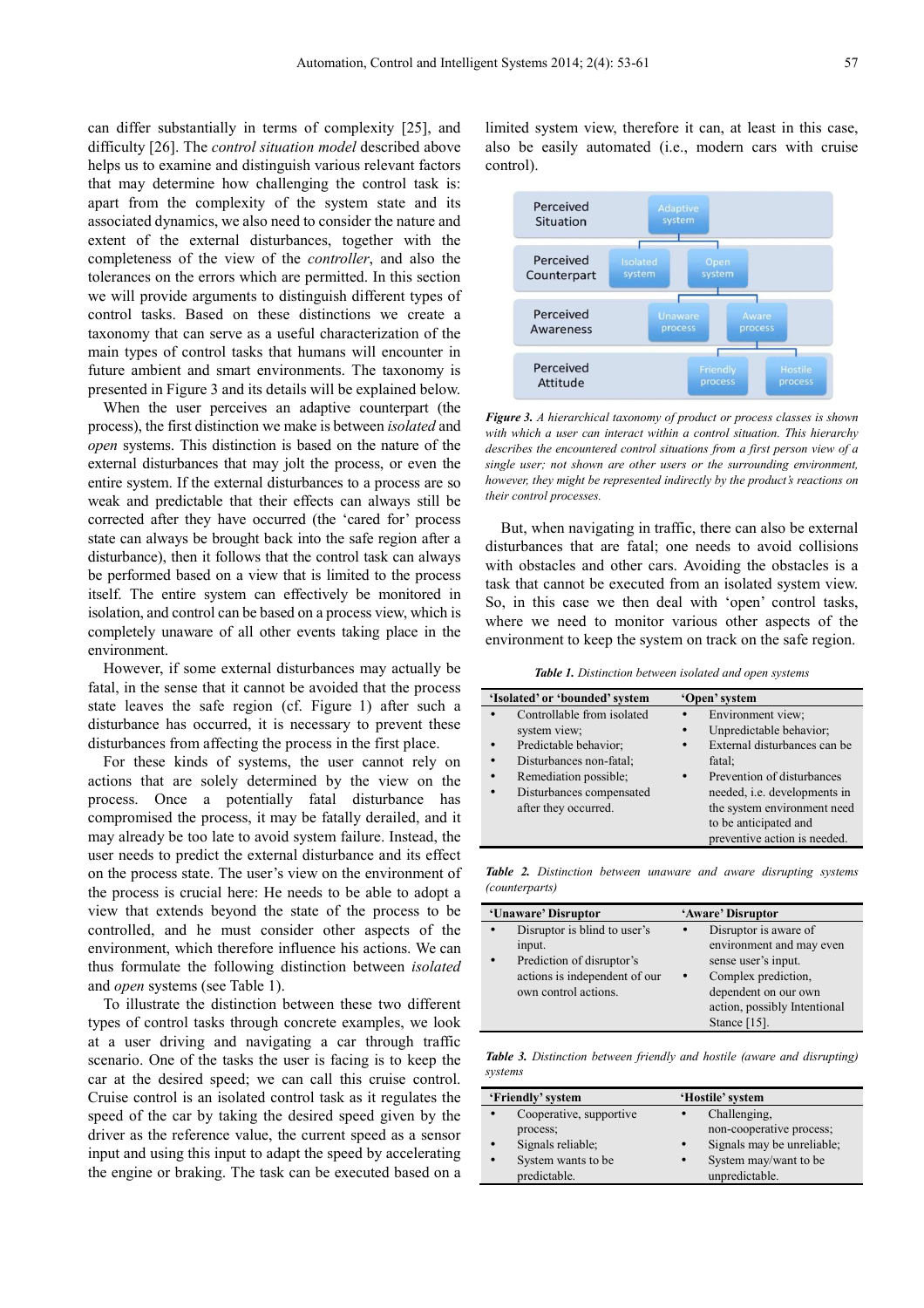#### *4.1. Dealing with Open Control Tasks*

The tasks dealing with isolated systems as studied by control theory are extensively covered in the literature [27] [28], and are less interesting from a design perspective. What is of interest to designers, are the complexities that can arise in the 'open' control tasks. These are common in real life and do not yield so well to formal analysis. We have seen that, in order to deal with an 'open' control task, a user needs knowledge which extends beyond the immediate process she controls; she needs at least to be able to make some estimations about other elements in the environment that may create disturbances in her task. This presupposed, among others, whether her first person view allows a meaningful decomposition of the environment in various interaction chunks, which is, of course an important design consideration in general [29]. What is crucial here is that the user needs to be able to predict the potential occurrence of certain external disturbances before they do indeed happen. Central questions are:

- What is the effect of her actions (including doing nothing)?
- What is the expected development of other elements in the environment, which may lead to a disturbance and a resulting fatal change of the system state?

If the user finds an element in the environment that may develop into a (fatal) disturbance of the process she may need to take appropriate action beforehand. The user needs to predict the future of elements of the environment that she does not control, in order to influence the process that she needs to control, and she needs to trust her prediction and act accordingly.

The situation resembles somewhat the way modern software engineering copes with unforeseen situations [30]. In early programming languages, the programmer was supposed to specify all situations and code the proper behavior. Contemporary languages support exception handling, a kind of rough classification of unforeseeable situations and what to do if they arise.

How well a user can deal with the presence of a possibly disruptive counterpart, an element of the environment, may now largely depend on the usability, but also reliability, with which she can predict its behavior, and on the complexity of the internal state that is attributed to this disruptor. Her ability to predict depends on her own ability to model this disruptive counterpart. Clearly, the models that she may employ can become very complex, and this is interesting from a design perspective as this model may even be supported by tools. For instance, nowadays, detailed short-term weather predictions are available, that can play an important role as planning aids for other applications. This poses no great problems as long as the behavior of such tools is largely straightforward. This, however, cannot always be guaranteed.

The disruptor that she tries to predict might be itself a process that adapts to the environment, and may produce various reactions. The prediction of such counterpart's behavior is fundamentally more difficult than in isolated systems. In particular, a threshold is crossed if the process to be predicted may somehow sense the users own controlling action and may react to that. In this case, calculating a favorable action depends also on the user's ability to predict how the other process may react to her action, and thus can become a significantly complex task. In such cases, it may even be useful to attribute intentions to the disruptive process, in order to model it.

This leads to the next dichotomy, which distinguishes two types of 'open' control tasks. A user may have to predict the course of another process not under her direct control. This prediction becomes fundamentally more difficult if this process itself is an adaptive process that can take aspects of the surrounding control situation such as the user's own action into account (see Table 2)

We already encountered concrete examples of control tasks involving 'unaware' and 'aware' disruptors: first, reacting to other 'unaware' obstacles in the environment, and second reacting to the other drivers that clearly are 'aware'. Thus, driving a car in an empty road can be seen as a control task with unaware disruptors as the environment such as the road, trees on its side, a nearby forest, and in general the weather are certainly not aware of the driver, but can influence directly the conditions the driver has to deal with: during a thunder storm, a tree struck by lightning might fall onto the road and the rain might reduce visibility, posing an easily life-threatening danger to the driver. Driving in rush hour traffic, on the other hand, forces the driver to deal with 'aware' disruptors.

#### *4.2. Dealing with 'Aware' Disruptors*

The case where a user needs to respond to an adaptive process that can show various reactions to the user's action is extremely interesting from a design perspective. In this case it is often impossible for the user to predict how this process will develop. On the other hand, however, this problem can now be alleviated because such an adaptive process may signal its planned actions or intentions [31].

The importance of signalling in this case is indisputable: for instance, signalling is often essential for synchronization, as the use of crude signals such as a car's brake lights and turn-signals in traffic already illustrates. Also, signals help to interpret the actions of others and may therefore support cooperation or even social learning [32].

But its design potential reaches much further, as is obvious from importance of phenomena like body language and intonation in cooperation and communication. The use of more intuitive and embodied types of communication through adaptive artefacts therefore seems a promising field of design research: These artefacts may for instance help to direct human attention [33], assist in interaction with autistic children [34], or support inter-human communication in virtual environments [35]. We can conclude that in the interaction between adaptive processes, signalling is extremely important and opens up a huge design space,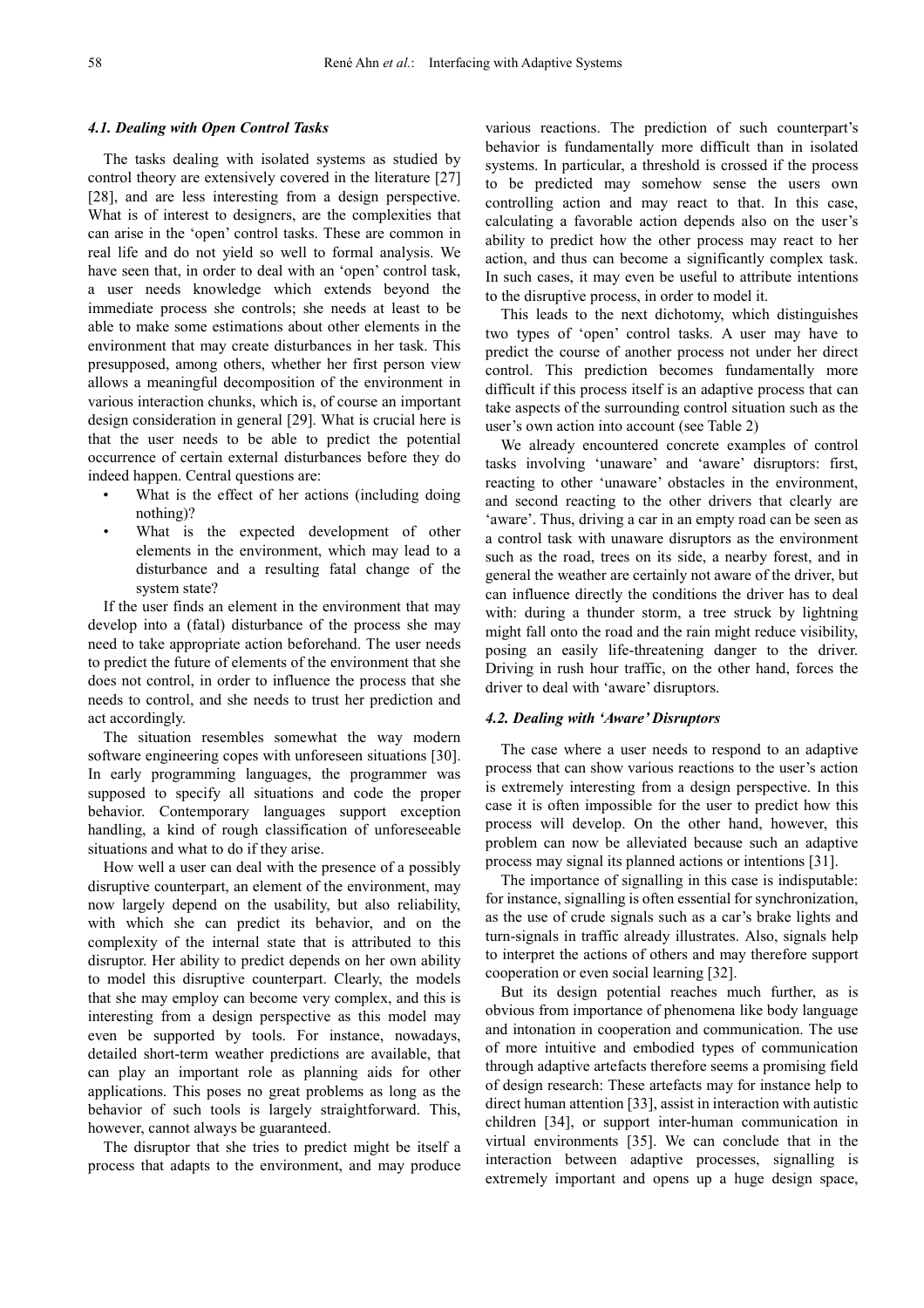which is still largely unexplored. While humans or adaptive processes may quite successfully communicate with others, the interpretation of their messages is unfortunately not always as reliable as one might hope, even if these messages have been carefully designed. The simple reason for this is that not all processes that we encounter need to be completely friendly or benign, or have interests that are aligned with our own. This means that controllers must, in certain cases, be aware that there may be adaptive processes in their environment that may not have their best interest at heart, and that might try to hinder our success or might even seek to do active harm (see Table 3) .

It is clear that this last distinction is quite crucial, and has enormous importance for designers: they can often shape part of a control task, and may, for instance, determine the extent and scope of the signals that are exchanged in a control task. Moreover, for such control tasks, the traffic example is demonstrative as actions of fellow drivers on the road can be both cooperative and uncooperative: cooperative behavior on the road is the usual, expected, *predictable* case, where accidents are avoided and actually prevented by applying a 'defensive' style of driving, e.g., leaving space, signalling clearly, and avoiding abrupt changes of lanes and directions. On the contrary, there might be bullies, people who drive carelessly or even provoke potentially dangerous situations with unpredictable, irrational moves, i.e. *unreliable* signals. When messages are not necessarily true, and views are not necessarily reliable, the designer may well be forced to take sides between divergent interests. The person's view on a process clearly plays a decisive role in her success to steer or control that process, and designers can determine that view to a certain extent. Furthermore, in a software and electronics age, the freedom in shaping this view has expanded in many ways. Designers should consider these issues because it may well be that their responsibility has increased lately [36]. It may even be possible, that, in order to take this responsibility, designers may need to cooperate more closely with lawyers, lawmakers, or legal professionals. As designers, we should try to avoid situations where users have to face the challenge of dealing with hostile disruptors.

An 'aware' disruptor is a cyclist who chooses to ignore a red traffic light and cross the road regardless of the traffic regulations (a situation not uncommon in many countries). Although the action is illegal and perhaps immoral, the cyclist still is observing the cars and trying to prevent a sure kill of herself. The car drivers are usually not pleased, but such a cyclist is still a fairly friendly disruptor. An example of a hostile disruptor is someone throwing a stone brick or a tile from a viaduct just to hit a car. Although this is illegal and immoral, it happens nevertheless (fortunately not very often, but it is hard for the police to trace and arrest the brick throwers).

# **5. From Theory to Application**

In the last section, a taxonomy of different design

challenges has been presented that implies a first-person view on adaptive systems [37]. The challenges that a process seems to pose to a user in a control situation may have a huge impact on the attitude of this user towards her interaction counterpart. As users are often involved in an increasingly more complex network of adaptive systems interfering with multiple users and their environments [38], the designer's challenge is not only to design a part of such a system that behaves according to a single user's expectations, but also to design elements that can function as part of a networked ecology of adaptive systems and still will be perceived by a majority of users as *actively supporting tasks under various circumstances in such an environment* [39].

While systems traditionally are understood as a composition of functional components and these elements are subordinate to the system, adaptive systems are a dynamic (transient) composition of users (human actors), processes, and the environment, in which interaction is performed as control tasks between the different 'elements' of the adaptive system. One of these elements is the process which users interact with, and, quite naturally, such an element of the ecology will be perceived differently by different users. These differences are not only due to different levels of understanding, expertise, intensity of use, or initial expectations, but first and foremost due to the respective roles of user towards this element. Additionally, these differences are due to the perspective that the different user have on this particular element. Mapping this to the taxonomy view, different users' views can see a particular process in different ways: for instance, a process that seems hostile to one user may seem friendly to another and even 'unaware' to a third. The responsibilities of designers that change the 'fabric' of the network are far from clear. But it seems obvious that they should shoulder some responsibilities: while designers may not be able to avoid that some of their creations will, to some users, appear as hostile disruptors, they might be able to strive towards minimizing these misinterpretations, or perhaps ascertain that their creations, even when perceived this way, will at least communicate via reliable signals.

Certainly, new questions are raised: On the one hand, we need a better understanding how the design can make use of signalling or refinement of the interface between user and process to ensure certain desired perceptions and expectations. On the other hand, we need to research how the design can allow for transparency within the interface and process to show other users' actions and allow them to transparently interact via the process.

# **6. Discussion and Conclusion**

It is clear that humans are increasingly entwined in a complex network of (adaptive) systems (which is a complex system in itself) that is rapidly growing and covering many areas of human activity and interest. The speed, size, density and connectivity of this network are increasing rapidly.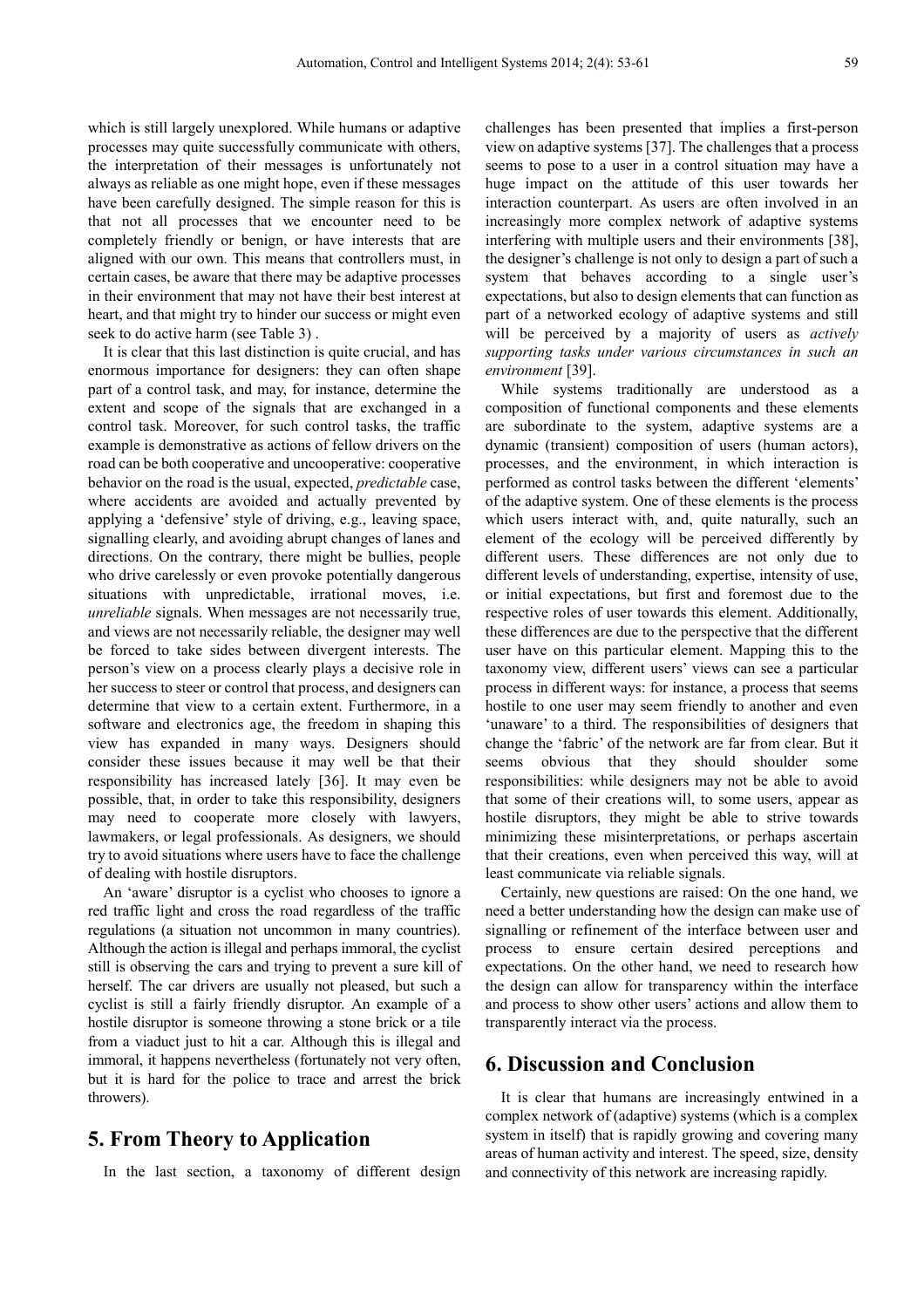This development offers many unprecedented possibilities to designers, but also poses new questions: We need ways to categorize different positions of humans (or artefacts) in this network, to cater for the various control tasks that humans need to perform, and to be aware of the basic assumptions that we make about these control situations.

In this paper we have proposed a hierarchical taxonomy of user challenges that can act as a starting point to help designers to group control tasks and determine at least some of the basic characteristics of a given control task that users will encounter. The taxonomy may, for instance, suggest in which control situations signaling may play a role, and to what extent controllers can allow themselves to rely on the content of the signals. The taxonomy also indicates that one of the promising areas of design research may well relate to control tasks where the crucial element is the synchronization and cooperation of a human controller with another adaptive controller. While these possibilities are exciting and leave much to be explored, our taxonomy also shows there is a case for concern. Although the characteristics of interactions with friendly or hostile processes are vastly different, it can happen that these types of interactions are extremely difficult to distinguish, both due to the support for long distance connections, and the almost unlimited flexibility and reproducibility of electronic interfaces and underlying processes (cf. challenges noted above).

It is therefore crucial that the control tasks and situations through which humans can interact with other humans or other systems guarantee or at least support interaction with a minimum of fairness. At present it is not at all obvious that this issue is being addressed [40]. If this does not happen, the position of individual humans in the network might become very vulnerable to say the least. If the current trends continue unabated, we have to face and address the following design challenges:

1. *Ambiguity*: Users will continuously interact (directly or indirectly) with process that can undertake an action they, as a user, did *not* initiate.

2. *Timeliness*: These processes may have (and often will have) fast or almost immediate access to information that informs or motivates their actions that users might *not* have access to.

3. *Lack of transparency*: Our knowledge about these processes, their existence, their presence, their structure, their true intent, their origin, and their functioning may be *nil* (or rather limited), even while we are interacting with them.

4. *Control*: Through these processes, we may participate in control situations, i.e. interacting with adaptive systems or other human beings, in ways that are *not* primarily determined by our intentions or attitudes towards these humans, but which are largely shaped by the way our interfaces to them are structured and organized.

It is fair to say that these trends are worrying. It is therefore imperative for us as designers and system engineers that we support and advocate the design of systems and the adoption of rules and practices that strengthen the position of individual humans in such

adaptive environments.

# **Acknowledgements**

This paper is the result of the discussions about 'intelligence', 'adaptivity' and other related topics among the authors and with Karl Tuyls and Razvan Cristescu. We are grateful for their valuable contributions.

### **References**

- [1] E. Aarts and B. de Ruyter, "New research perspectives on Ambient Intelligence," *Journal of Ambient Intelligence and Smart Environments,* vol. 1, pp. 5-14, 2009.
- [2] J. H. Holland, "Complex adaptive systems," *Daedalus,* vol. 121, pp. 17-30, 1992.
- [3] K. Kelly, *Out of Control: The Rise of Neo-biological Civilization*, Reading, Mass.: Addison-Wesley, 1994.
- [4] D. Benyon, "Adaptive systems: A solution to usability problems," *User Modeling and User-Adapted Interaction,*  vol. 3, pp. 65-87, 1993.
- [5] H. Hagras, V. Callaghan, M. Colley, G. Clarke, A. Pounds-Cornish, and H. Duman, "Creating an ambient-intelligence environment using embedded agents," *Intelligent Systems, IEEE,* vol. 19, pp. 12-20, 2004.
- [6] B. Latour, "On actor-network theory: A few clarifications plus more than a few complications," *Soziale Welt,* vol. 47, pp. 369-381, 1996.
- [7] S. Evenson, J. Rheinfrank, and H. Dubberly, "Ability-centered design: From static to adaptive worlds," *interactions,* vol. 17, pp. 75-79, 2010.
- [8] T. Rakow and B. R. Newell, "Degrees of uncertainty: An overview and framework for future research on experience-based choice," *Journal of Behavioral Decision Making,* vol. 23, pp. 1-14, 2010.
- [9] E. Lopes, *Decision-Making under Uncertainty and Complexity: A Grounded Theory Approach*, Saarbrücken: VDM Verlag Dr. Müller, 2010.
- [10] C. Hummels and J. Frens, "Designing disruptive innovative systems, products and services: RTD process," in *Industrial Design-New Frontiers*, D. Coelho, Ed., Shanghai: Intech Open Access Publisher, pp. 147-172, 2011.
- [11] K.-H. Huang and Y.-S. Deng, "Social interaction design in cultural context: A case study of a traditional social activity," *International Journal of Design,* vol. 2, pp. 81-96, 2008.
- [12] S. Kyffin and P. Gardien, "Navigating the innovation matrix: An approach to design-led innovation," *International Journal of Design,* vol. 3, pp. 57-69, 2009.
- [13] S. A. Rijsdijk, E. J. Hultink, and A. Diamantopoulos, "Product intelligence: Its conceptualization, measurement and impact on consumer satisfaction," *Journal of the Academy of Marketing Science,* vol. 35, pp. 340-356, 2007.
- [14] M. Davis, "Why do we need doctoral study in design?," *International Journal of Design,* vol. 2, pp. 71-79, 2008.